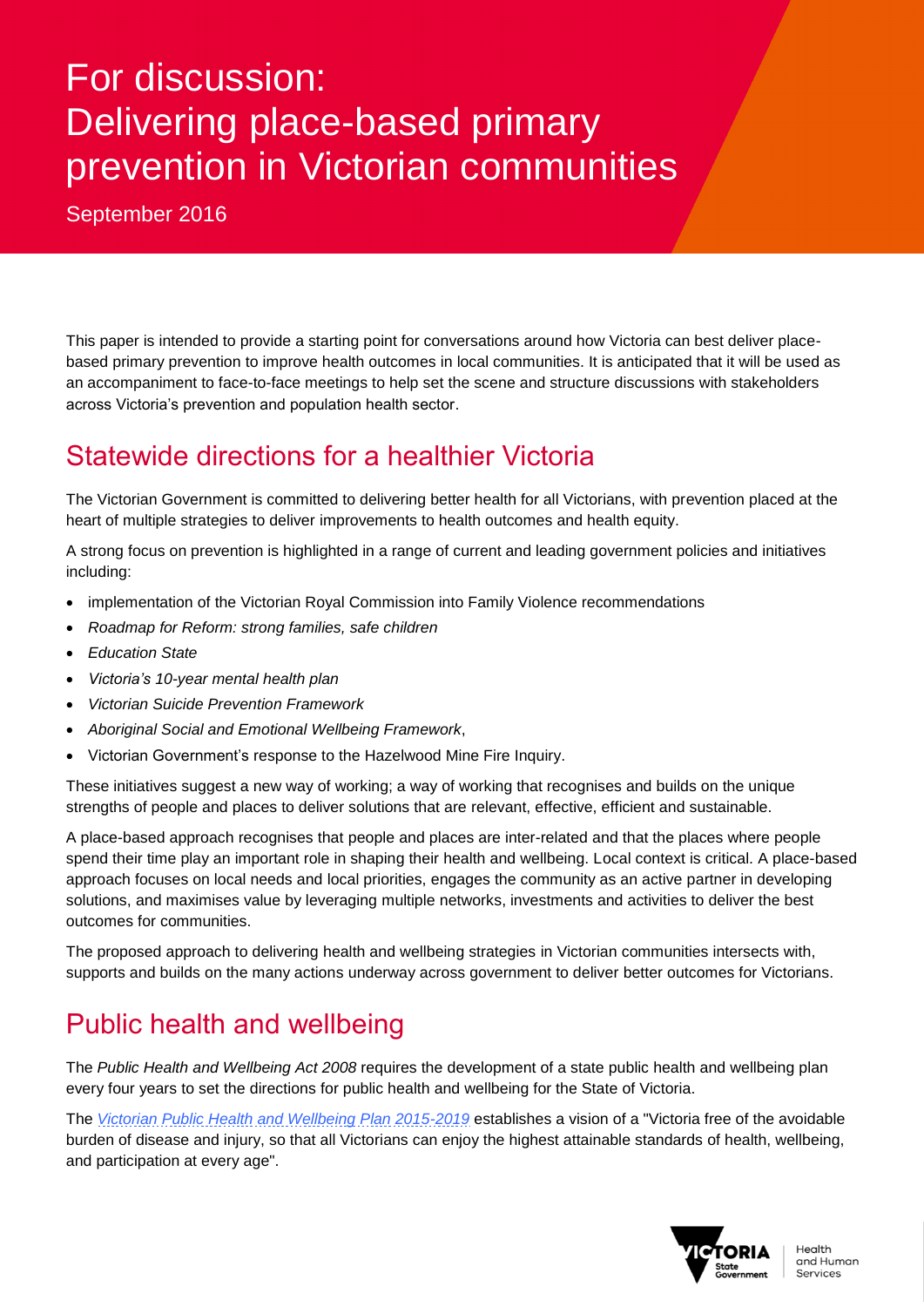To achieve this vision, the *Victorian Public Health and Wellbeing Plan 2015-2019* identifies place-based approaches as a key platform for change to support action on a range of key priorities. The Plan supports a systems approach to prevention to tackle the underlying determinants of poor health and health inequity, and advocates a collective effort by multiple stakeholders to address the complex issues facing communities.

For the first time, the *Victorian Public Health and Wellbeing Plan* will be accompanied by a *Victorian Public Health and Wellbeing Outcomes Framework* that brings together a comprehensive set of indicators which can help us to track whether our combined efforts are succeeding in improving the health and wellbeing of Victorians. In addition, *Implementing the Victorian Public Health and Wellbeing Plan: The first two years* will capture the major health and wellbeing initiatives commencing or underway across the Victorian Government between 2015 - 2017. These immediate steps form the basis for longer term action.

The overarching aim of the *Victorian Public Health and Wellbeing Plan 2015-2019* is to reduce inequalities in health and wellbeing. This means taking a whole of population approach to address the structures and environments that cause ill health, alongside targeted interventions for more vulnerable or disadvantaged populations.

#### **Local communities**

Under the *Public Health and Wellbeing Act 2008,* Victoria's councils have a responsibility for public health and wellbeing. Every four years, councils prepare municipal public health and wellbeing plans which provide strategic leadership for prevention in local communities. These plans have regard for the *Victorian Public Health and Wellbeing Plan* and provide a line of sight that connects statewide policy to local action.

Alongside councils, Victoria's community health organisations and health services also play a leadership role in prevention. In particular, Integrated Health Promotion funding provided primarily via community health and health services offers a significant investment in local areas. Integrated Health Promotion and municipal planning cycles are aligned to support local health and wellbeing leadership and action.

Small Rural Health Services, Primary Care Partnerships, Women's Health and other health and wellbeing and community support agencies are also funded to deliver prevention activities in local communities. "Supporting healthy populations" is also a domain in the Statement of Priorities for Victorian healthcare services.

The Commonwealth Government also has a role to play at the area level through Primary Health Networks.

### Recent experiences

Victoria has long been a leader in health promotion and there are many examples of quality health promotion initiatives across the state. In recent years, a number of councils and community health services across Victoria have taken a systems approach to primary prevention and focused on delivering a collective impact. This has helped to deliver interventions at a scale to impact on whole populations and is well aligned with international best practice. This approach is continuing to be adopted by health and wellbeing partnerships across the state to collectively address issues such as childhood obesity, and there are opportunities to continue to build on these experiences.

### What's next?

Delivering the greatest impact on health and wellbeing outcomes for communities requires better alignment of our existing funding and efforts across agencies and across a geographic area. This will help improve the effectiveness and efficiency of health promotion and prevention investment, and allow for interventions that respond appropriately to local needs and context. It would limit isolated and duplicated efforts, and instead encourage focused attention on community priorities. By making the best use of existing mechanisms, this approach has the potential to offer a clear line of sight from local action for health and wellbeing through to state wide policy, delivering population health and wellbeing outcomes across the state.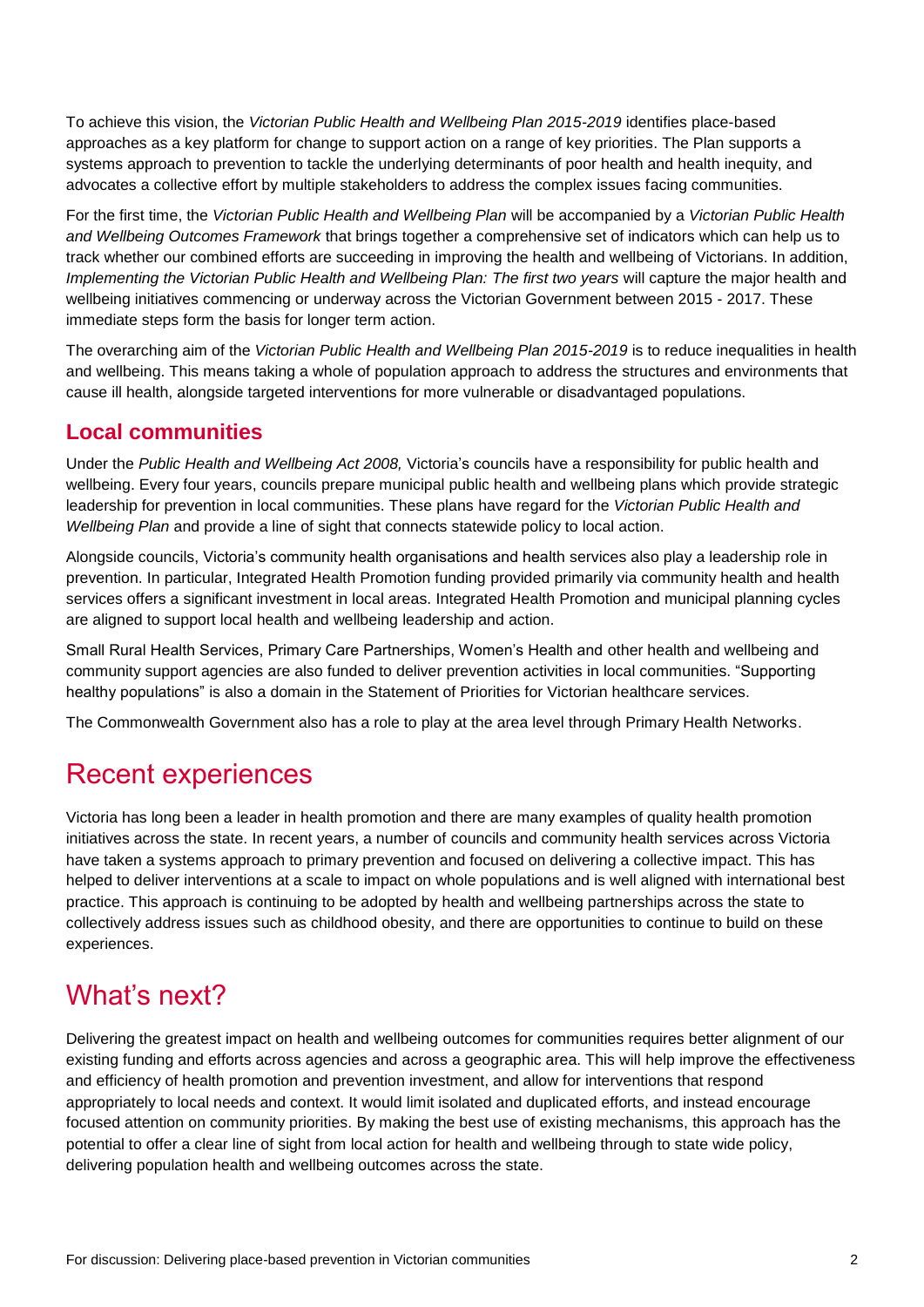## How do we best strengthen the prevention system to deliver health improvements for our communities?

To enable sustained action across local communities it helps to consider the system building blocks: collaboration, information, leadership, workforce and resources. These building blocks are based on the World Health Organisation's building blocks for health systems strengthening, though have been adapted to provide a useful organising tool for considering the primary prevention system.

#### **Collaboration**

A collective effort by multiple stakeholders is needed if we are to have an impact on the health and wellbeing of communities. Collective impact approaches have been gaining traction in Australia and internationally in recent years, and provide a model for delivering effective responses to complex issues. These approaches focus on establishing shared goals and measures of success, undertaking mutually reinforcing activities, and committing to ongoing communication between partners. They are supported by a 'backbone organisation' that is identified and agreed by partners to provide coordination for the group. This approach has been at the core of Victoria's recent health promotion and prevention efforts.

At the centre of this approach is the need to bring stakeholders in a geographic area together to establish a common approach. There are multiple ways that this can occur, but as municipal public health and wellbeing plans are a legislated requirement and provide the line of sight between local and statewide policy, it is makes sense to consider how this plan, and the process behind it, can best be used to drive and coordinate local action.

**How might municipal public health and wellbeing plans best be used to guide prevention efforts in local communities? What opportunities may a collective impact approach offer for primary prevention? What support may be needed to deliver this approach in local areas? How might the 'backbone organisation' be identified and agreed in local areas?**

#### **Information**

The forthcoming *Victorian Public Health and Wellbeing: Outcomes Framework* defines the outcomes we seek to achieve and the population level targets, indicators and measures that will be used to monitor progress. Local health promotion and prevention efforts will contribute to the achievement of population level outcomes. Shared measurement is a feature of collective impact approaches and the development of progress indicators will be useful to monitor progress towards long-term outcomes and targets.

There is also a need to continue to develop the evidence for prevention and health promotion, evaluate system impacts, share findings across the sector, and support innovation.

**How might we best measure system impacts and outcomes? How do we measure and record what has happened as a result of our efforts? Are there shared indicators that could be applied across local prevention efforts? How might we identify local level indicators of success or change? Who is best placed to collect and analyse what data? How do we encourage lessons to be shared across the sector? What support is needed?** 

#### **Leadership**

Local councils and community health organisations and services play a significant leadership role in the local prevention system, alongside a range of other organisations that lead efforts in local areas and across the state.

The core governance structure for recent local prevention efforts has bought together CEOs from councils and community health, alongside senior DHHS staff. Further stakeholders have also been involved in various ways as appropriate to the local context.

CEOs from both local government and community health have acknowledged multiple benefits from this relationship, including the ability to build on local strengths, gain traction in new areas and sectors, and deliver a joint impact on the health and wellbeing of local residents.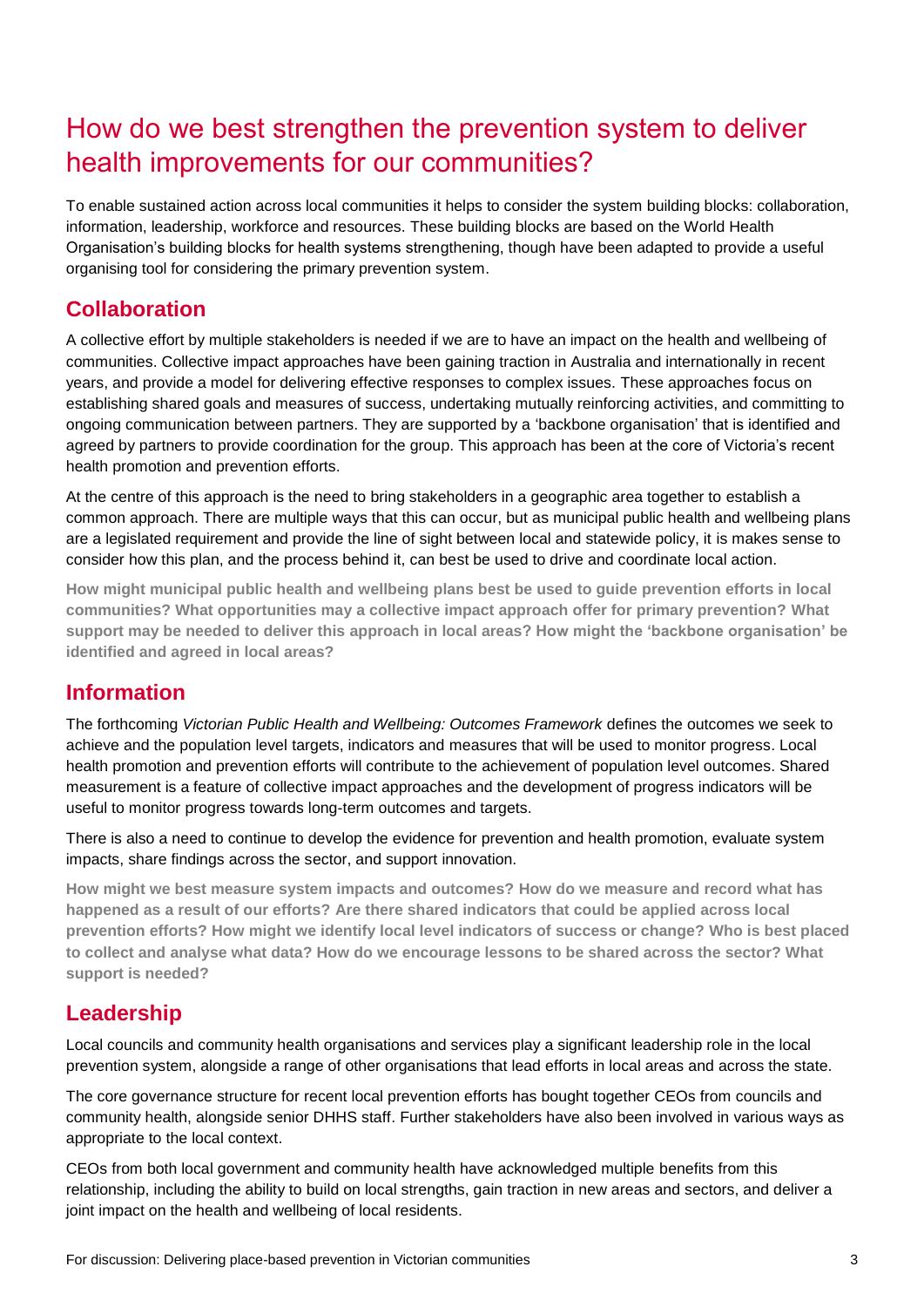A focus on building leadership across the local prevention system, in health focused organisations as well as across other sectors, has also helped the local workforce to build momentum for local action for health and wellbeing.

**What governance model would be appropriate for local prevention efforts across Victoria? What might be the opportunities or challenges in developing local governance? How is leadership best supported across the local prevention system?** 

#### **Workforce**

Victoria's local health promotion and prevention workforce is primarily concentrated in community health and health services, with variable levels of staffing in councils and other organisations.

Recent prevention efforts in Victoria saw a dedicated workforce spread across both councils and community health delivering health promotion and prevention initiatives in local communities. A key learning from this experience was the impact, influence and leadership health promotion workers could generate when located in non-traditional health areas - such as within economic development teams or community planning areas of council.

The workforce involved in recent prevention efforts were also networked and supported by DHHS to build their understanding of systems and their capacity to deliver effective health promotion initiatives at a scale to impact the health of the population. The opportunities provided by networks and events were highly valued by the workforce and DHHS, and provided a key means of ongoing skills development and sharing lessons across the workforce, across organisations and across the sector.

**How do we ensure that the prevention workforce is based in the area/organisation where they can best influence change? What opportunities exist for locating staff in non-traditional areas and sectors? How might the unique strengths of organisations best be leveraged? What support may be required for the workforce? How do we best ensure that our prevention workforce is equipped to lead a place-based systems approach to prevention?**

#### **Resources**

The ending of the National Partnership Agreement on Preventive Health (NPAPH) significantly impacted on Victoria's prevention efforts and emphasises the need to make the best possible use of existing funding in the system to deliver outcomes for communities. There is a distinct need to ensure all investment in prevention and health promotion is effective, efficient and appropriate and aligns with statewide policy.

Recent prevention efforts saw councils and community health organisations working together in the local community. While each organisation retained ownership of funding, all health promotion and prevention resources were aligned to deliver on the shared priority areas of healthy eating and active living. Different organisations managed this alignment in different ways to meet their local needs.

To create a collective impact, these organisations focused on applying a range of principles to ensure all local efforts contributed to local priorities. These principles can be summarised as follows:

- Transparent line-of-sight: Local actions are aligned with the Municipal Public Health and Wellbeing Plan, which gives regard to the Victorian Public Health and Wellbeing Plan, providing a transparent view from state policy through to local action.
- Leadership at every level: A commitment to leadership for prevention and health promotion is evident at all levels, and developed and supported across multiple organisations to drive population change.
- A focus on equity: Equity is addressed through a combination of universal approaches that impact on the structures and environments that influence our health, alongside targeted approaches to strengthen and support particular populations.
- Culture of action, reflection and experimentation: Prevention efforts are focused on taking action, experimenting to provide insight where the evidence base is lacking, and an ongoing process of reflection and adaptation to ensure strategies are effective, timely, relevant and sustainable.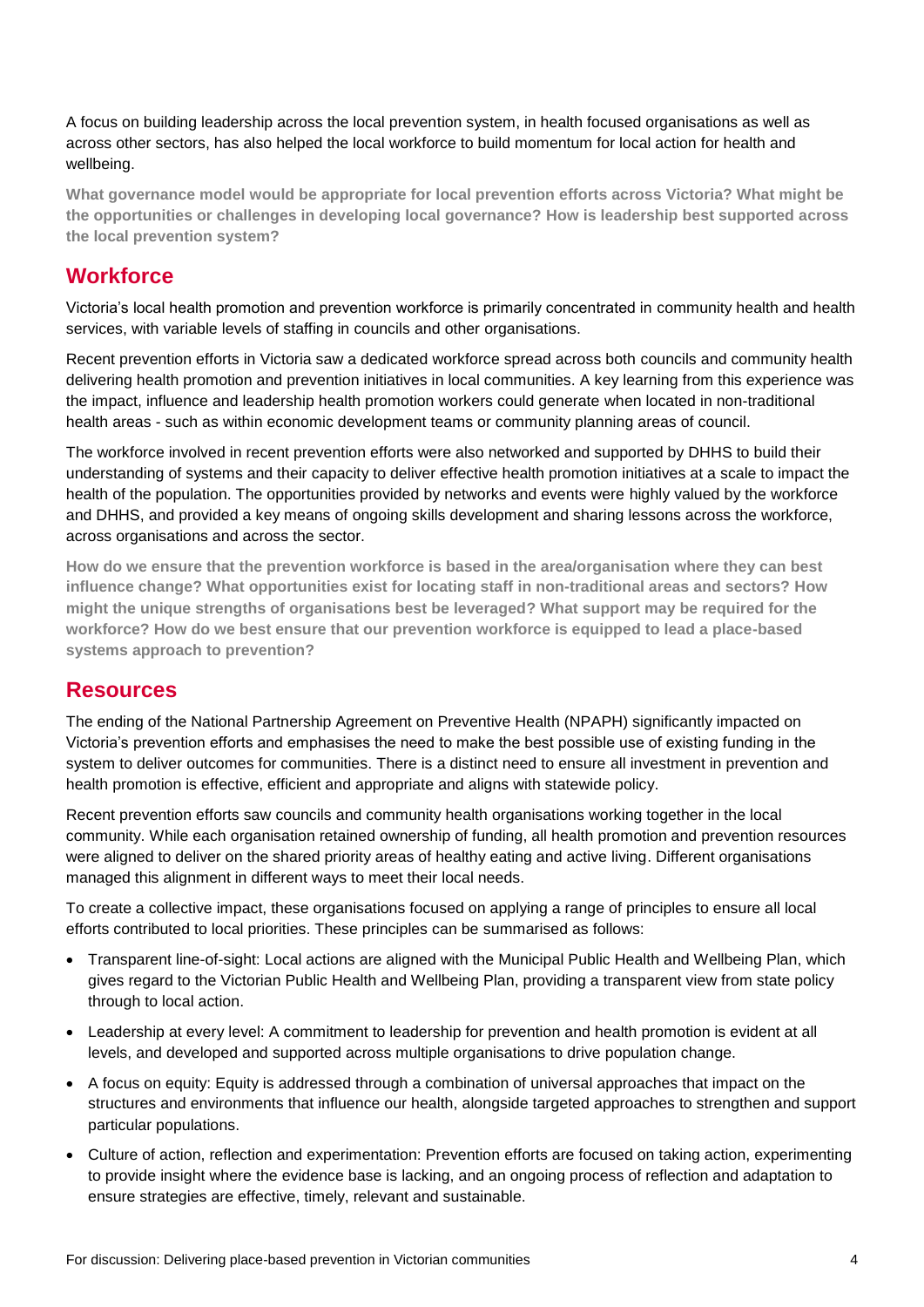- Outcomes focused: Prevention efforts are focused on delivering long term outcomes for local communities, with shared local indicators established to assess progress.
- Prevention at scale: Prevention initiatives are developed and delivered at a scale that can impact on the health and wellbeing of large numbers of the population in the places where they spend their time.
- Whole of community, whole of systems approach: Efforts are focused on changing the local context for the long term, addressing the underlying causes of ill health across the communities, and delivering multiple interventions, 'joined-up' action and cross-sector efforts.
- Emphasis on multi-risk factor approaches: Initiatives that focus on addressing multiple risk factors are prioritised, recognising that many health issues share underlying determinants.
- Mutually reinforcing activities: Activities are coordinated and mutually reinforcing across organisations to avoid duplicated or isolated efforts and generate the greatest improvements in the health of the community.

**How is investment best managed for local health and wellbeing outcomes? Are the principles of this approach meaningful and appropriate? Are there any missing?** 

### How do we best balance a need for accountability and a focus on action?

Recent experiences in Victorian communities saw the burden of planning and reporting minimised in favour of a focus on action and outcomes. These local initiatives focussed on establishing ambitious targets from the outset, with annual roadmaps developed locally to quide action. Accountability was focused locally, with senior staff participating on local governance groups alongside departmental staff. To maintain the integrity of the approach, the workforce attended development networks to learn from others, reflect on progress, develop new ideas and interventions.

This approach promoted a culture of experimentation, with evidence-based approaches providing a firm foundation for trialling new approaches based on an understanding of the local context and the engagement and empowerment of the community. This approach allowed for flexible and adaptive responses to local issues based on ongoing feedback on effectiveness.

**What level and style of planning and reporting is appropriate for local prevention efforts? How might planning and reporting be best managed? How might we best support reflection and adaptation in local areas? How might we support innovation in health promotion and prevention?**